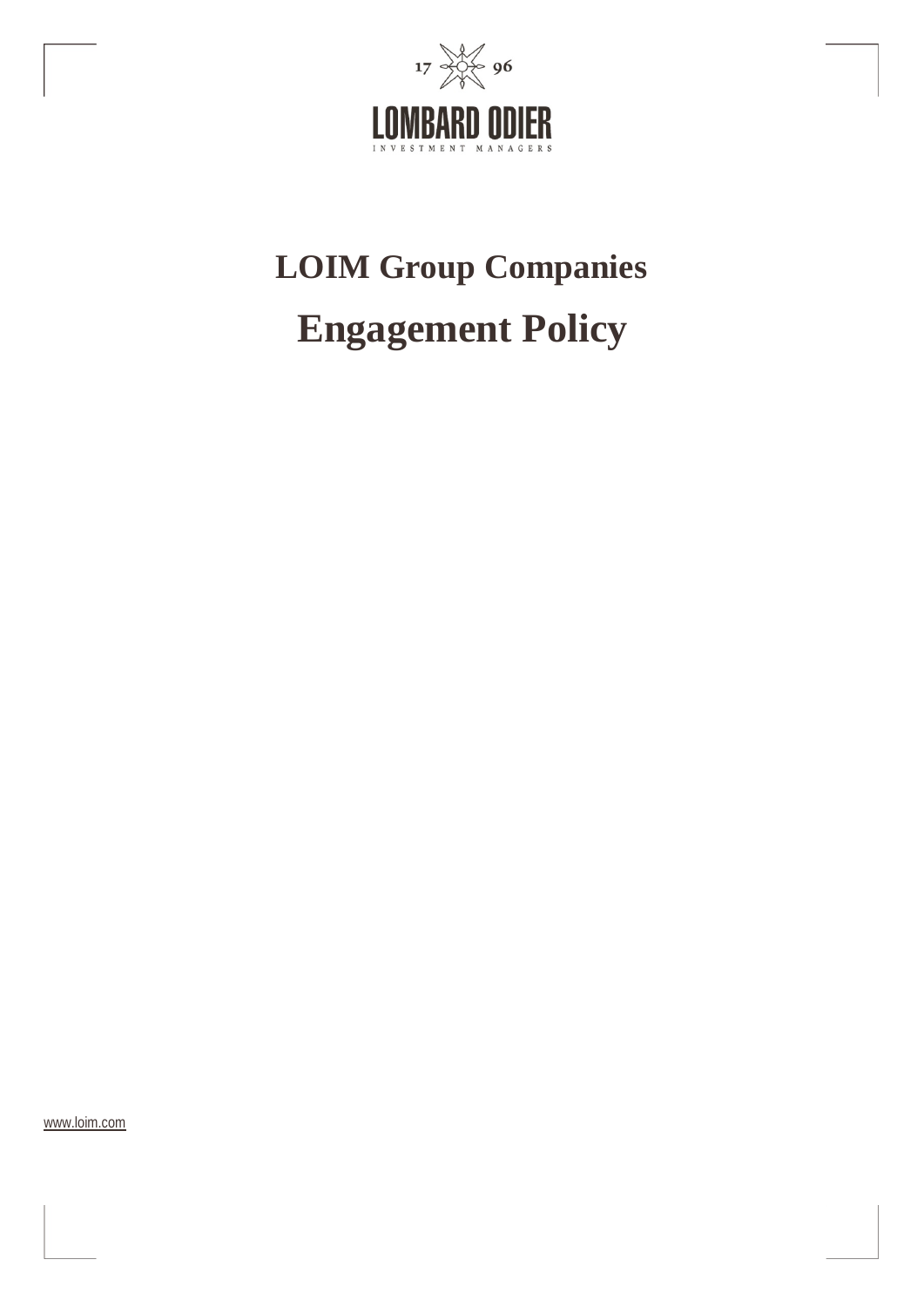## **Table of contents**

| <b>Definitions</b> |                                                     | 3 |
|--------------------|-----------------------------------------------------|---|
| 1.                 | Stewardship framework                               | 4 |
| 2.                 | <b>Engagement policy</b>                            | 5 |
| 2.1.               | Engagement, a meaningful conversation               | 5 |
| 2.2.               | Guiding principles shaping our engagement framework | 6 |
| 2.3.               | Escalation                                          | 6 |
| 2.4.               | Conflicts of interest                               | 7 |
| 2.5.               | Collaboration, memberships and affiliations         | 7 |
|                    |                                                     |   |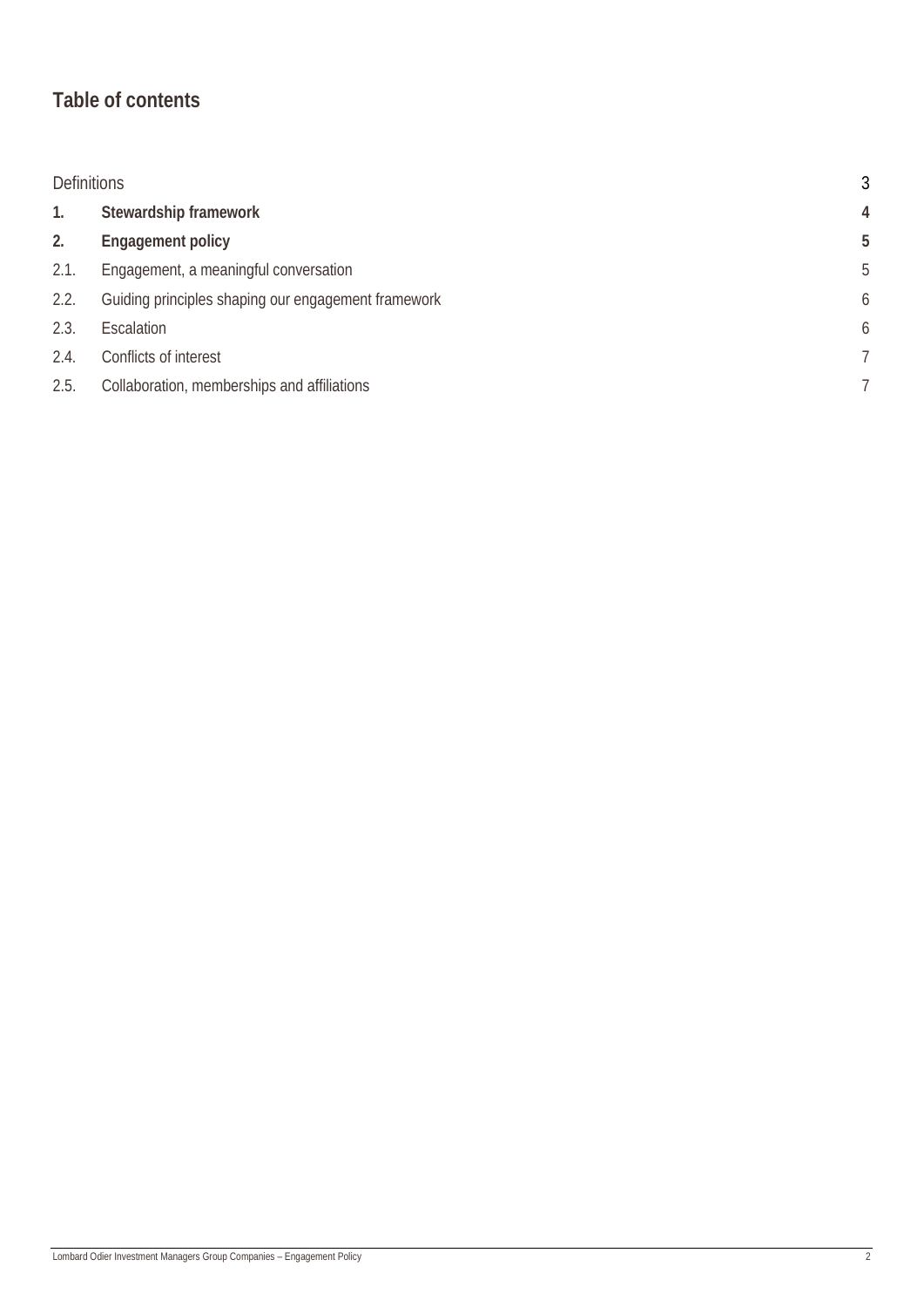**Definitions**

| <b>CAR</b>                   | Consciousness, Action, Results                                                                                                        |
|------------------------------|---------------------------------------------------------------------------------------------------------------------------------------|
| CEO                          | <b>LOIM Chief Executive Officer</b>                                                                                                   |
| CF <sub>O</sub>              | <b>LOIM Chief Financial Officer</b>                                                                                                   |
| ESG                          | Means Environmental, Social and Governance                                                                                            |
| <b>GRI Standards</b>         | Create a common language for organisations to report on their sustainability impacts                                                  |
| LO Group                     | means Lombard Odier Group and includes Banque Lombard Odier & Cie SA, LOIM Group entities and other<br>subsidiaries of LO Holding SA. |
| <b>LOIM</b>                  | Means Lombard Odier Investment Managers                                                                                               |
| <b>LOIM Group</b>            | Consists of the following companies:                                                                                                  |
|                              | Lombard Odier Asset Management (Switzerland) SA                                                                                       |
|                              | Lombard Odier Asset Management (Europe) Limited                                                                                       |
|                              | Lombard Odier Asset Management (USA) Corp                                                                                             |
|                              | Lombard Odier Funds (Europe) S.A. and its Branches                                                                                    |
|                              | Each a "LOIM Company" and ultimately owned by LO Holding SA                                                                           |
| <b>LOIM UCITS range</b>      | Means Lombard Odier Funds and Lombard Odier Funds III                                                                                 |
| <b>LOPTA</b>                 | Means Lombard Odier Portfolio Temperature Alignment                                                                                   |
| <b>OMP</b>                   | Means the Oxford Martin Principles for Climate Conscious Investors                                                                    |
| <b>SIRSS</b>                 | Sustainable Investment Research Strategy and Stewardship Team                                                                         |
| <b>Stewardship Committee</b> | Means the committee appointed by the LOIM Companies to oversee the implementation of the LOIM<br>stewardship activities               |
| <b>UCITS</b>                 | Means undertakings for collective investment on transferable securities following Part I of the the Law of 17<br>December 2010        |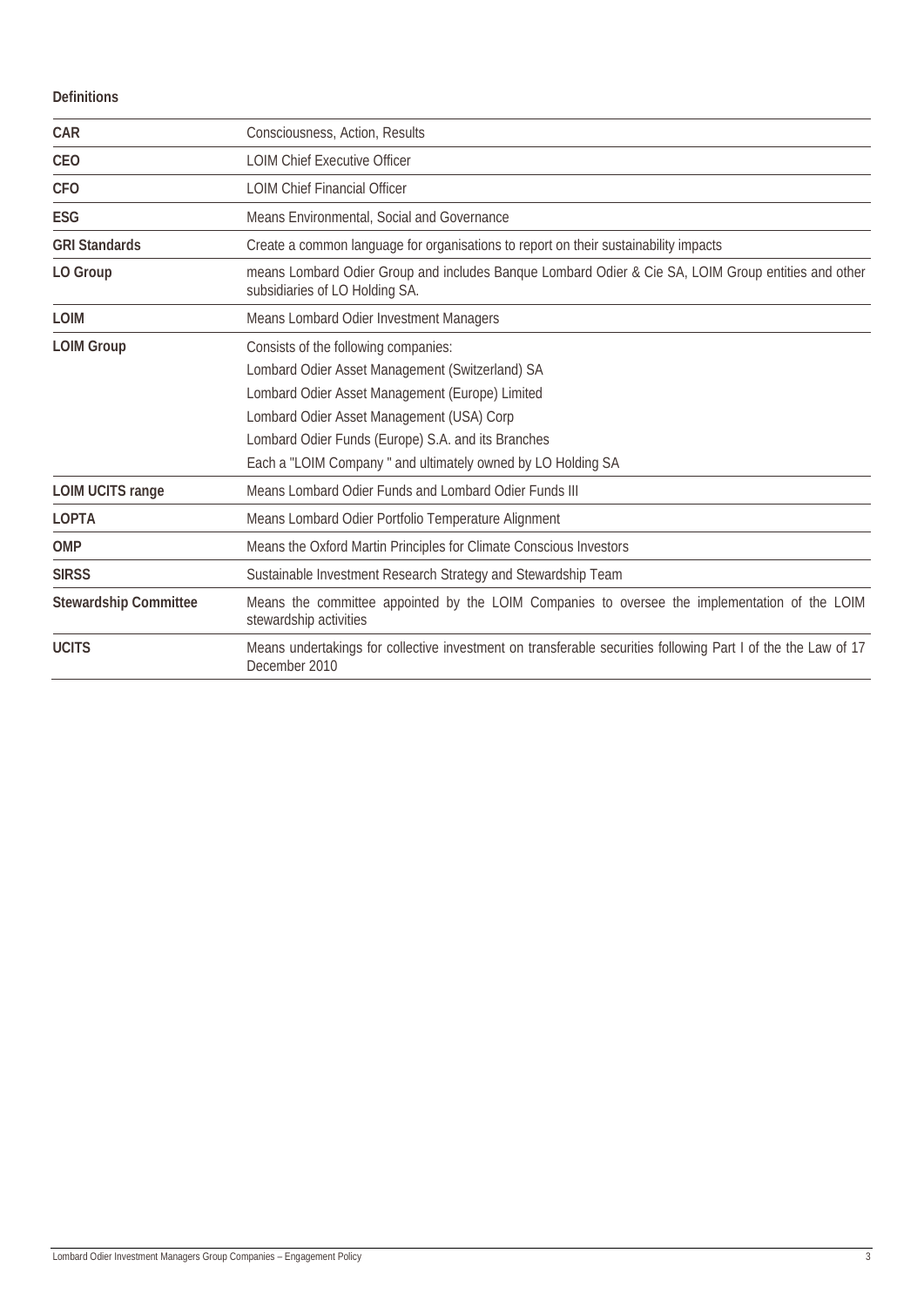### **1. Stewardship framework**

#### **Stewardship statement**

At LOIM, we believe the sustainability transition will be a key driver of risks and returns for the foreseeable future. The world is on the brink of a profound transition. Our prevailing economic model is wasteful, idle, lopsided, and dirty (WILD). It is unsustainable in the long term and built on a linear take-make-waste model that excessively extracts materials, including fossil fuels, ores and minerals. However, we see evidence that the next economic revolution has already begun. A powerful feedback loop of forces including regulatory pressure, market forces and technological innovation, investor capital re-allocation and consumer preferences is starting to force a rethink of business models. We think this transition to a circular, leaner, more inclusive, and cleaner economy (CLICTM) will unlock huge untapped value. The transition from a WILD to a CLIC economy represents a move from a value-destructive economy to a value-creating economy, in our view, and will be a key investment driver for the foreseeable future.

In this transition, we are firm believers in the importance of stewardship. This is a crucial approach to protect and enhance the long-term sustainable value of the assets entrusted to us by our clients, and an indispensable tool to achieve lasting impact beyond financial returns. Through active ownership, we aim to help companies align themselves to sustainable transition pathways, which are net-zero, naturepositive and fair. We promote and uphold best-in-class business practices and aim to manage controversies. We believe this combination is the cornerstone for businesses to thrive over the long term. This means that through stewardship, we make a positive contribution to the CLIC™ economy.

We discharge our stewardship responsibilities through engagement across asset classes and through voting. We enter a dialogue with companies, engage with them and use our votes (when applicable) to help guide them towards more sustainable business models and best-in-class business practices. We use this dialogue to enhance our understanding of a company's sustainability, which allows us to feed it back into investment analysis.

#### **Voting and Engagement, key tools of our stewardship efforts**

We use voting and engagement as constituents of our stewardship continuum. Through engagement, a meaningful two-way conversation, we seek to build trust with our investee companies. It is a crucial, integrated approach throughout the investment lifecycle, that seeks to ensure our companies are aligned with the sustainability challenges they face. We first seek to understand where companies are in the sustainability transition process, and then respectfully and constructively suggest the changes that we believe are necessary. Through engagement, we raise issues, seek to understand how the company can react to them and how it engages itself in an internal process to address them.

As a baseline, voting allows us to hold management accountable at least once a year and express and convey our views and preferences, even if no prior engagement has taken place. Enhanced voting – that is voting against a management resolution or for a shareholder proposal following an engagement – is one of the more powerful stewardship escalation mechanisms we have at our disposal, given the legally-binding nature of most resolutions that are put to a vote; the readiness and availability that companies display around shareholders' meetings season; and the fact that a company will have full prior visibility on the rationale for the vote against. This vote against may trigger further engagements, allowing us to incorporate a stewardship outlook into our financial analysis.

#### **Overarching objectives of our stewardship efforts**

As a responsible investor, we have the duty to engage and vote to shape sustainable companies to generate value over the long term. Using stewardship, we specifically aim to reach three key objectives:

#### **1. Encourage companies to align themselves to sustainable transition pathways**

Adopting a sustainable transition pathway is crucial for companies to maintain and increase their value over the years to come. It is our duty as a responsible investor to encourage them to move in this direction. We define transition pathways in alignment with our CLIC™ vision, which reflects the change underway at the level of the economy that affects sectors and industries.

#### **2. Promote and uphold best-in-class business practices**

Sound and robust business practices, reflecting a coherent framework aligned with a company's vision and mission, are a key element to successfully create value over the long term.

#### **3. Manage controversies**

As an investor, we are faced with unexpected but also in-the-making controversies. As an active owner, we engage with companies subject to certain levels of controversies to gain the most complete understanding of the source of the controversy, and of the remedial action that can be taken. Divestment always remains an option open to us, but we regard it as the last step in our stewardship escalation mechanism.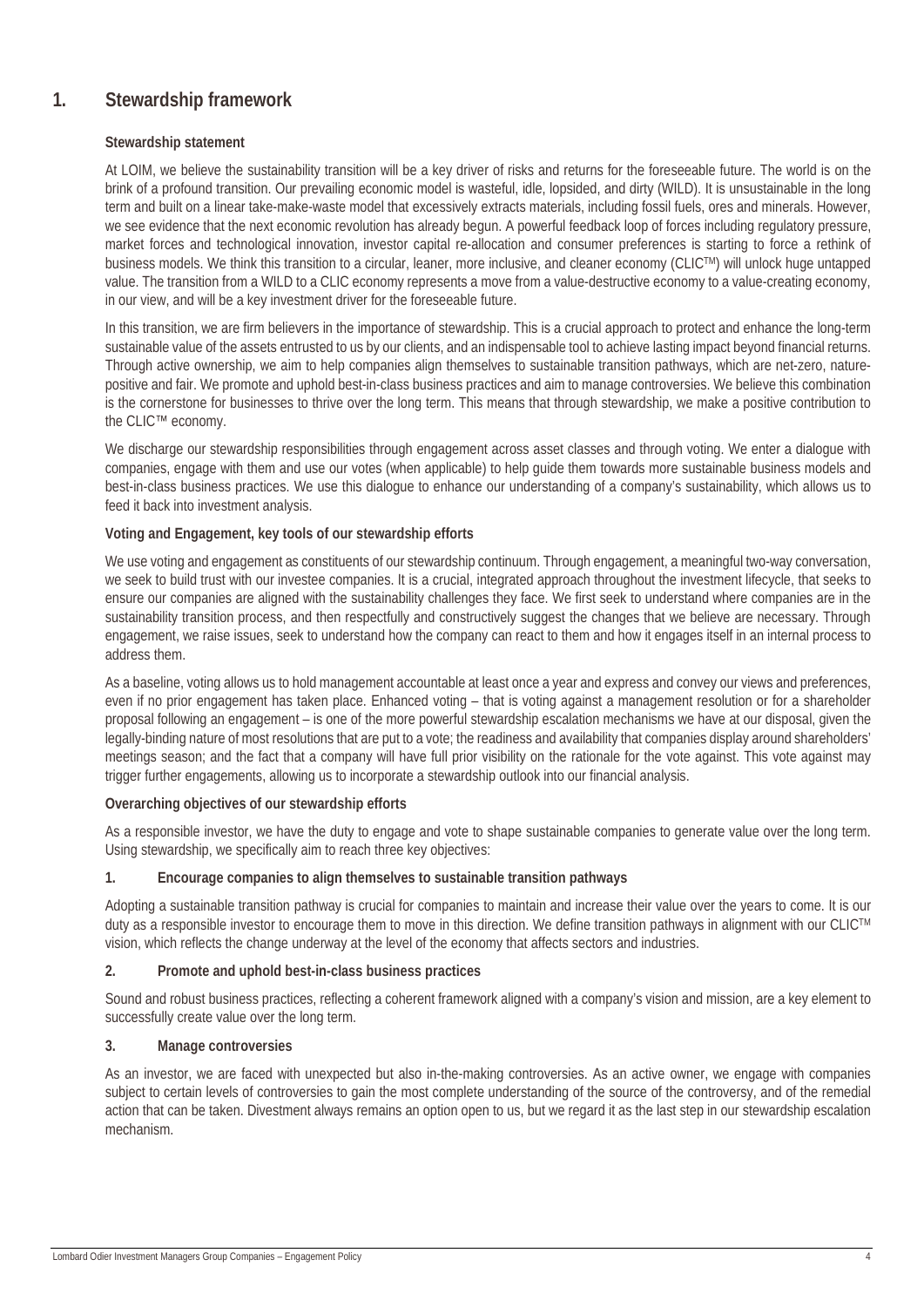## **2. Engagement policy**

#### *2.1. Engagement, a meaningful conversation*

As an active asset manager, engagement is how we open and maintain continuous and constructive dialogue with a company throughout the investment lifecycle, and across different asset classes. Our engagements are carried out to pursue, support and promote our three stewardship objectives. The outcomes of such a process influence our investment views, thereby ensuring a circular and integrated approach.

#### **1. Why is it important to have a dialogue?**

Engaging companies in purposeful dialogue on matters linked to long-term business success contributes to our investment research and decision-making. Our dialogue with companies provides us with insights about the mind-set of a company's management and its willingness to move toward sustainable transition and better business practices.

Dialogue also enables us to improve the quality of the data that our portfolio managers use. Quantitative and qualitative analysis naturally relies on robust data to produce compelling results. However, in our experience, many companies may not communicate adequately this data. This does not necessarily mean they lack strong business practices – they just may not be documenting the relevant policies and practices in a transparent manner. By engaging with companies to improve the information they make publicly available, we can strengthen the robustness of our data, making the comparisons between companies in a sector more accurate and therefore more investmentrelevant.

In addition to helping us build a better, more complete understanding of a company and its positioning in the sustainable transition journey, this engagement approach allows us to link sustainable transitions with proxy voting.

#### **2. How do we select the companies we engage with?**

We prioritise engagement with companies that we consider are most at risk vis-à-vis our three key stewardship objectives. To identify them, we rely on proprietary innovative tools, such as the Lombard Odier Portfolio Temperature Alignment ("LOPTA") tool or our proprietary ESG/CAR materiality framework ("LO ESG/CAR Materiality"). These tools help us identify the real potential laggards regarding sustainability transition and/or material business practices in their relevant company's industry and engage with them.

Our engagement candidate selection process is a reiterative, collaborative process involving portfolio management, sustainability and stewardship teams. The process includes the following steps:

- company and issue identification based on internal tools
- company and issue analysis, engagement objectives preparation, driven by the Stewardship team with inputs from the investment team
- follow-up meetings, and escalation process launched, if required

#### **3. Who is our dialogue conducted with?**

Our dialogue with companies can be undertaken in a variety of ways, including one-to-one calls/meetings with management (Chairman, Senior Independent Director, other Non-Executive Directors, CFO, CEO, ESG and Sustainability Officers, etc.), periodic investor calls/meetings, written dialogue, during pre-offering capital markets roadshows, as well as through collective/coalition investor initiatives.

#### **4. Why does our dialogue cover fixed income as well as equities?**

We open a dialogue with companies regardless of whether we are equity or fixed-income investors. Traditionally, as owners of companies, equity investors have taken the lead on engagement since they are directly impacted by the failure to manage or mitigate corporate governance risks. When it comes to fixed income, particularly in the case of corporate bonds, we believe dialogue with companies is a critical aspect of credit analysis as it gives us a better understanding of the risk profile of the issuer. The unique characteristics of this asset class lend themselves to dialogue on different issues than equity investments. Leverage, liquidity, and tail-risk are among the key issues, which become even more important for lower-rated issuers.

#### **5. How do we monitor and report on our engagements?**

We seek to keep regular contact with companies so that we can track long-term progress against defined goals over a multi-year framework, following our escalation principle. Our ongoing dialogue keeps track of any changes, progress, or lack of with regards to our engagement objectives.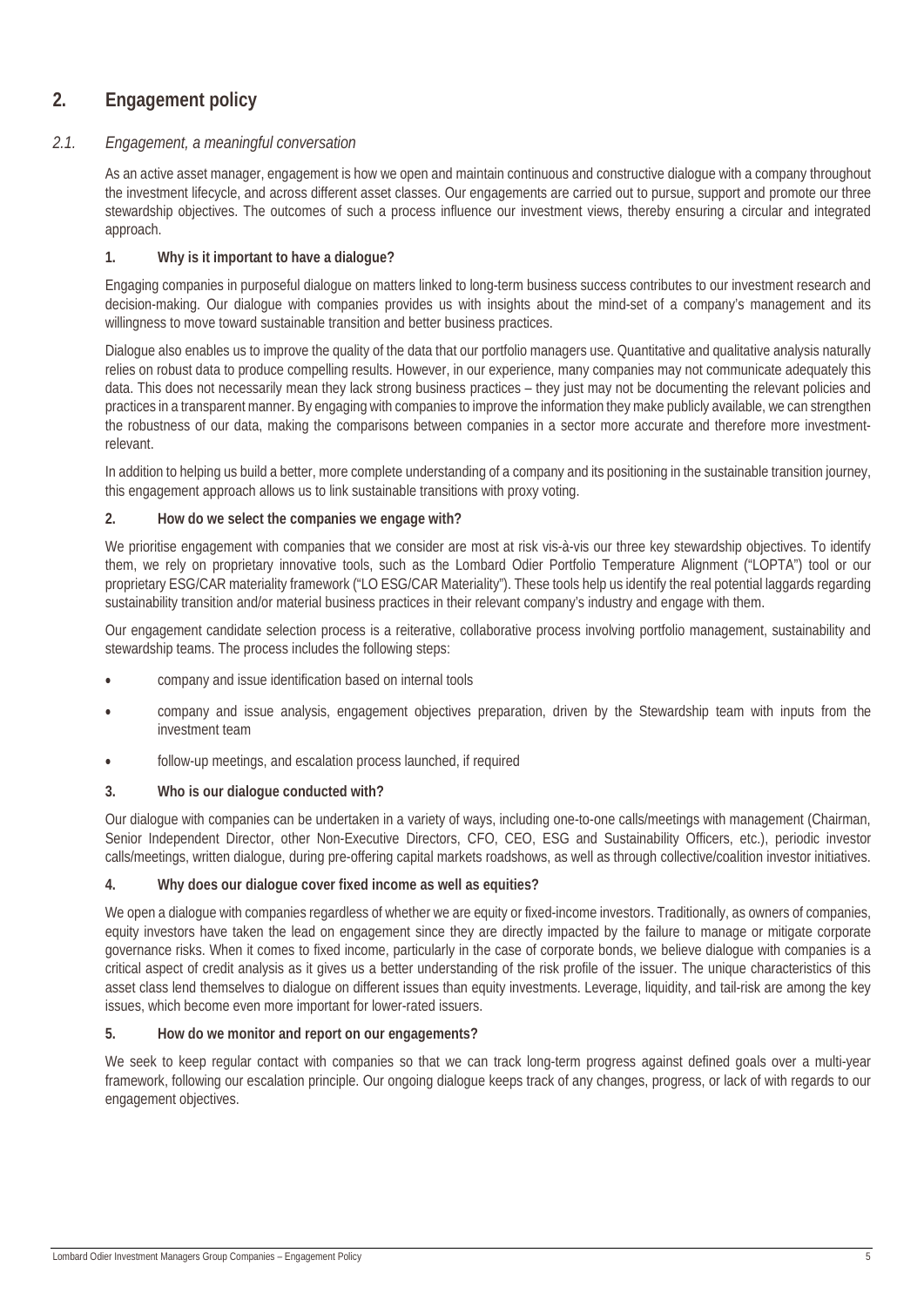#### *2.2. Guiding principles shaping our engagement framework*

To effectively discharge our engagement responsibilities and reach the three key objectives of our Stewardship strategy, we rely on key Principles that provide guidance internally and externally in relation to our expectations of companies.

Our engagement Principles specifically seek to engage companies on their boards' skills, knowledge, experience, and readiness to guide companies to transition pathways (board leadership), companies' transparency and disclosures, the alignment between transition pathways and executive remuneration policies, and share capital management. In addition to helping us build a better, more complete understanding of a company and its positioning in the sustainable transition journey, this approach allows us to link sustainable transitions and best-in-class business practices with proxy voting.

This guidance is provided under the following engagement frameworks:

#### **1. Engagement framework for Stewardship objective 1: Oxford Martin Principles[1](#page-5-0)**

Under this framework, we seek to encourage companies to align their business models with sustainable transition pathways. We focus on those sectors where Greenhouse Gas (GHG) emissions are harder-to-abated or in sensitive sectors and industries relative to climate transition and natural capital protection. We address the need to decarbonize business models via the Oxford Martin Principles, as well as focusing on the governance of both climate transition and natural capital.

We use the strategic framework provided by the Oxford Martin Principles for Climate Conscious Investors to engage companies on their commitment to climate transition with the goal of net-zero alignment. This ranges from governance of climate transition to appropriate target setting and reportable outcomes. Our engagement with companies through this framework is articulated alongside the following three questions:

- 1. Does the company have a commitment to transition to net-zero emissions?
- 2. Does the company have a profitable net-zero business model under net-zero?
- 3. Has the company set quantitative medium-term targets that will be reported against?

For engagements related to Natural Capital, we use emerging best practice as well as our materiality framework to guide our conversations with companies. Climate change and natural capital are intrinsically connected, and as business models shift towards decarbonised propositions, we engage with companies to ensure they can demonstrate how they minimise their negative impacts on, and how they harness and protect, natural capital. We encourage companies to disclose how material natural capital risks and opportunities may affect their operations, long-term strategy, capital expenditures and risk management, and to set clear, measurable natural capital KPIs.

We remain committed to climate transition engagements for improved disclosures under the rubric of the Financial Stability Board (FSB) Task Force on Climate-related Disclosures and other reporting frameworks, such as Global Reporting Initiative (GRI).

#### **2. Engagement framework for Stewardship objective 2 and 3: LOIM Corporate Governance Guidelines.**

When engaging a company about any issue related to our second objective (best-in-class business practices) and our third objective (controversy management), we specifically rely on the expectations described in our Corporate Governance Guidelines. This set of guidelines reflects our belief that sound corporate governance structures, built to effectively manage social and environmental risks, create a framework within which a company can be run in the long-term interests of its shareholders and stakeholders. These principles focus on five major areas of Corporate Governance: leadership, transparency, remuneration, share capital and shareholder proposals.

For a broader perspective, we also refer to the G20/OECD Principles of Corporate Governance (2015) and ICGN Global Corporate Governance Principles (2021).

#### *2.3. Escalation*

We believe that constructive, private, non-confrontational dialogue tends to be more effective. We will generally give a company no less than 18-24 months to make progress before, if necessary, we escalate our approach. LOIM's engagement policy sets out the following escalation provisions:

- increasing the intensity of the engagement (individual engagements with more senior board members, and collaborative engagements)
- appropriately using our vote to hold boards accountable for lack of response or lack of action: voting against the most relevant management resolutions, supporting shareholder proposals seeking to address the issue, and filing or co-filing shareholder proposals, and requesting an EGM.
- expressing concerns through the companies' advisors, making a public statement in advance of a shareholders' meeting, and speaking at a shareholders' meeting and requesting a general meeting.
- ultimately, in the last resort, we keep the possibility to divest and exclude a company from our investment universe.

<span id="page-5-0"></span><sup>1</sup> [Principles\\_For\\_Climate\\_Conscious\\_Investment\\_Feb2018.pdf \(ox.ac.uk\).](https://www.oxfordmartin.ox.ac.uk/downloads/briefings/Principles_For_Climate_Conscious_Investment_Feb2018.pdf)